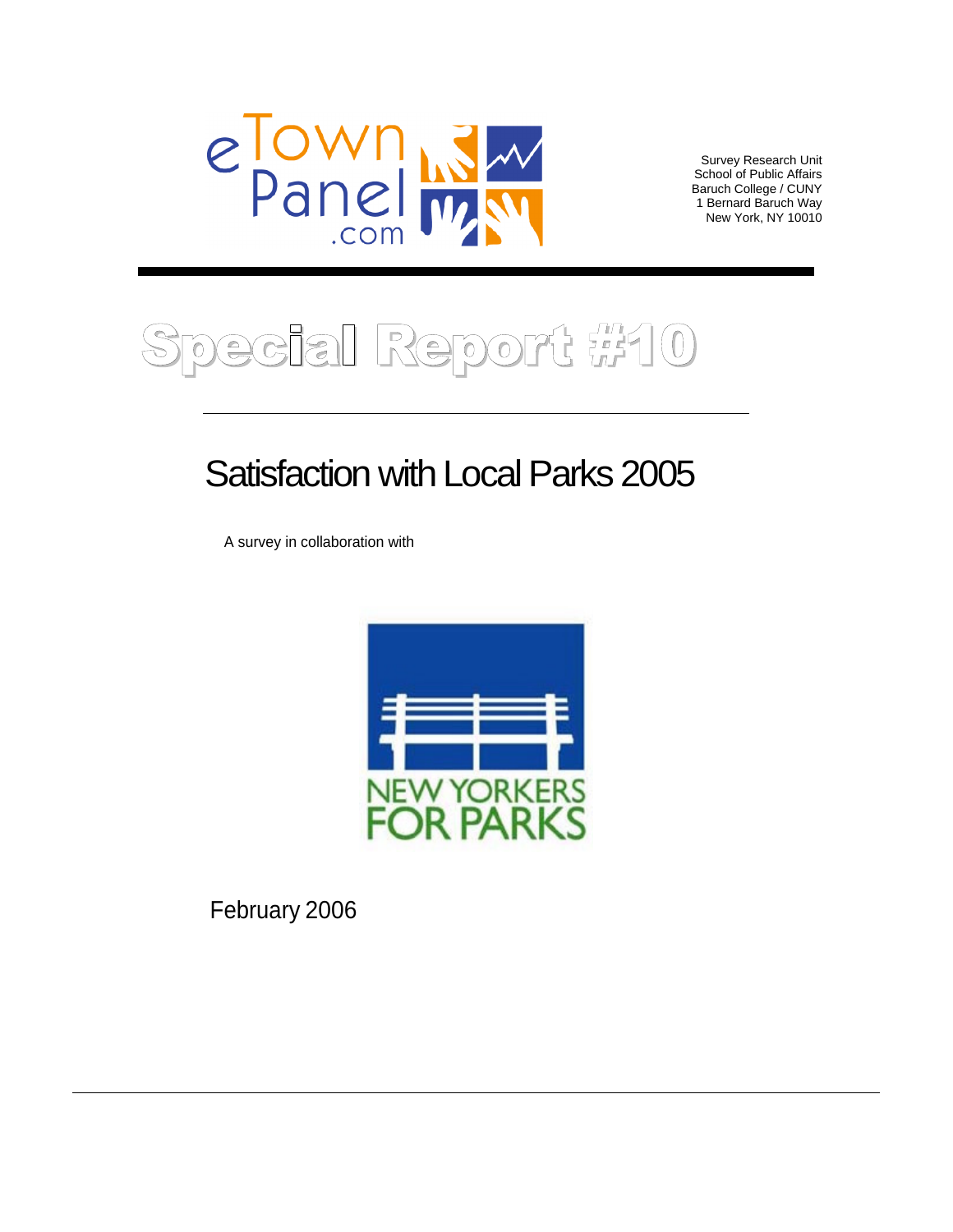### Introduction and Background

This Special Report discusses findings of an eTownPanel online survey, conducted in collaboration with New Yorkers for Parks, about people's use of and satisfaction with parks. New Yorkers for Parks serves as an independent watchdog for the people of New York and their parks, working to ensure greener, cleaner and safer parks for all New Yorkers.

This survey replicates a previous survey completed in November, 2004 (see eTownPanel Special Report  $#5$ ).<sup>1</sup> As before, the survey focused on frequency of park use, how parks are used, ratings of park conditions and park financing.

Methodological note: The survey was conducted from September 23 through November 11, 2005, and included online responses from 1,818 US panelists, 141 of whom live in New York City. The panelists were recruited using the Internet and other sources to participate in online research; they are not a random sample, and thus the results are not scientifically projectable to the larger population. However, results are adjusted by gender, race, age, and geography to more closely reflect the general demographic profile of the US and New York City. See the methodology section at the end of this report for more details.

# Findings

The findings below are reported separately for the nation as a whole and for New York City and are weighted to better reflect the general population (see methodological note above). This section begins with general perceptions of local parks. It then focuses on how often parks are used, and what local parks are used for. The report concludes with the conditions of local parks and the question of park financing.

### Satisfaction with local parks

**Figure 1** compares New York City and the rest of the nation in terms of an overall index of satisfaction with local parks. The index ranges from 0-100 and is based on three questions designed to measure overall satisfaction with local parks.<sup>2</sup> Similar to last year, results show that average NYC respondents are less satisfied with their parks compared to the nation as a whole. The satisfaction for all respondents dropped, but only very slightly, form last year.

 $\frac{1}{2}$  Available of usual of purposed com/Special Penerte bim Available at [www.etownpanel.com/SpecialReports.htm](http://www.etownpanel.com/SpecialReports.htm)

 $^2$  The three questions asked about overall satisfaction with the local park, and compares this satisfaction level with both expectations of parks in the neighborhood and the ideal local park.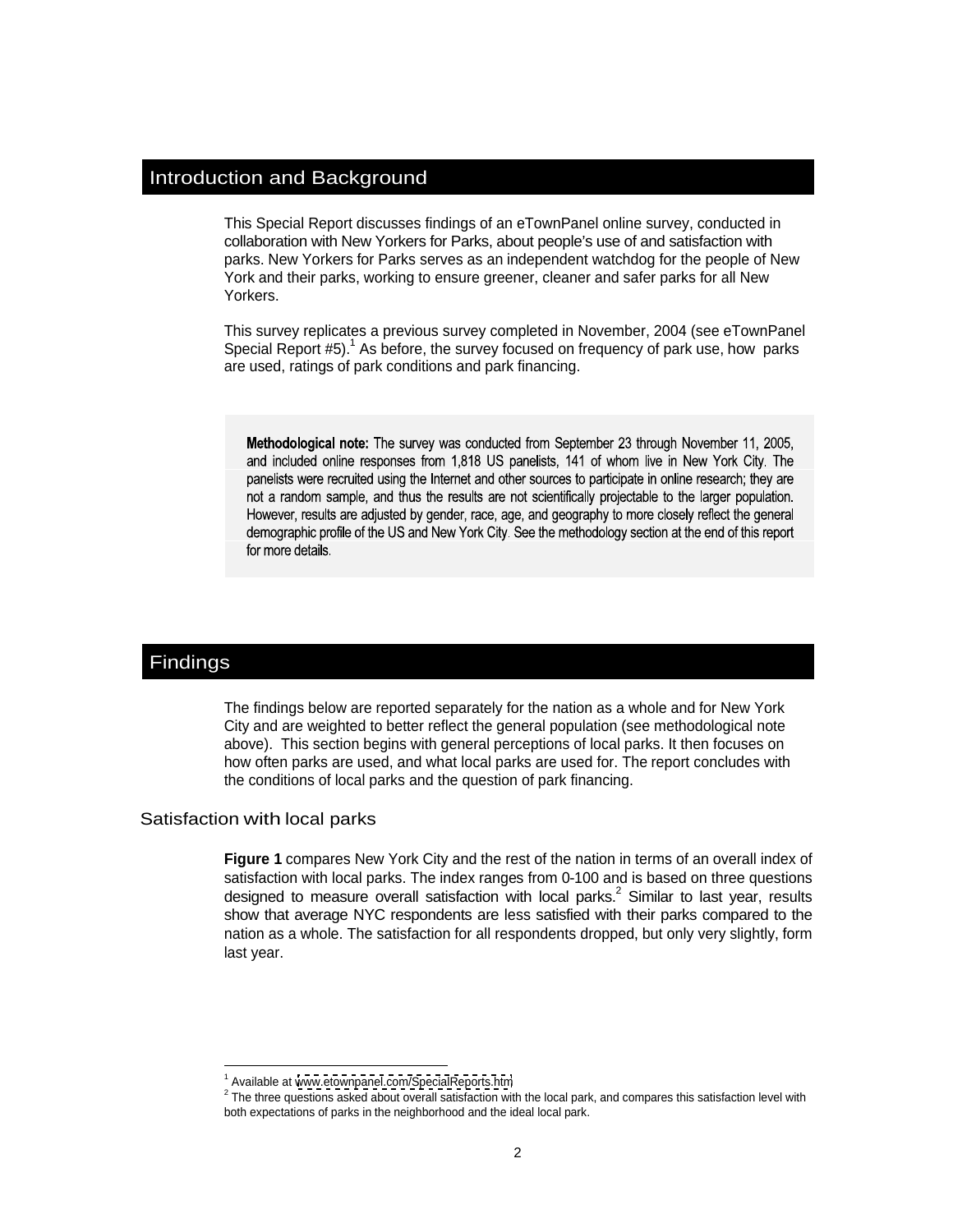### Park usage **Exercise Contract and Security Contract and Security Contract and Security Contract and Security Contract and Security Contract and Security Contract and Security Contract and Security Contract and Security Con**

Just as last year's survey showed, New York City respondents used their local park more frequently then their nationwide counterparts (please see **Figure 2**). A plurality of New York City residents (24 percent) responded that they used their neighborhood park "more than once a week." As opposed to only 12 percent of nationwide respondents. If they didn't use the park more than once a week, 65 percent of New York City residents responded that they use their park at least a few times a month, as opposed to only 45 percent of nationwide respondents. The most frequent response for panelists throughout the nation was "A few times a year" at 35 percent.

**Figure 3** illustrates that, by and large, New Yorkers and the rest of the nation, use parks for the same types of activities, which is similar to what was reported in last years survey. Last year's survey reported that New Yorkers use parks for "relaxation" much more than nationwide panelists. This is not the case this year. Respondents nationwide and in New York both responded that they use their parks for relaxation the same amount. Nationwide, parks are used more for family outings and nature-enthusiast activities then in New York City. New York City residents, however, do use the park more for passive recreation, concerts and special events than the nationwide respondents. Conditions of local parks

Similar to last year's survey, New Yorkers rated all features listed on the survey lower than their nationwide counterparts. However, the only features that did not see an average score of "aood" or better for the nation were "drinking fountains". This is better last year than when "drinking fountains" and "bathrooms" received below a "good" from the nation. In addition to "drinking fountains", the other features not receiving an average of "good" or better from New York City residents were "bathrooms" and "active recreation space." This is an improvement from last year where four of the factors received less then "good" from New York City Residents. For the complete features and their average score, please see **Figure 4**.

When asked if their parks were "Crowded, Noisy, Dirty, Unsafe, Closed," the average scores for both groups were just above "Sometimes." However, the exception to this is New York City residents who reported that their parks are "More then sometimes" crowded. This is worse than last year when none of the average scores for both groups reached above "Sometimes." These results are found in Figure 5. In all categories, New York City panelists indicated they experienced these undesirable conditions more often than the rest of the nation.

### Financing of local parks

Nationwide panelists tend to approve of "general government spending" and "renting out space" as top ways to finance their local parks. New York City Residents approve of "general government spending" and "private donations" as their top ways to finance their parks. These results differ from last year where Nationwide and New York City residents alike thought "Renting out space for private events" and "Concession revenue" were the top ways to finance their local parks. As you can see from **Figure 6,** New York City residents no longer think that "renting out space for private events" is a good way to finance their parks. Both groups were also less likely to approve of "user fees" to finance neighborhood parks. Last year both groups were less likely to approve "general government spending" and this year it was reported as the top source of financial support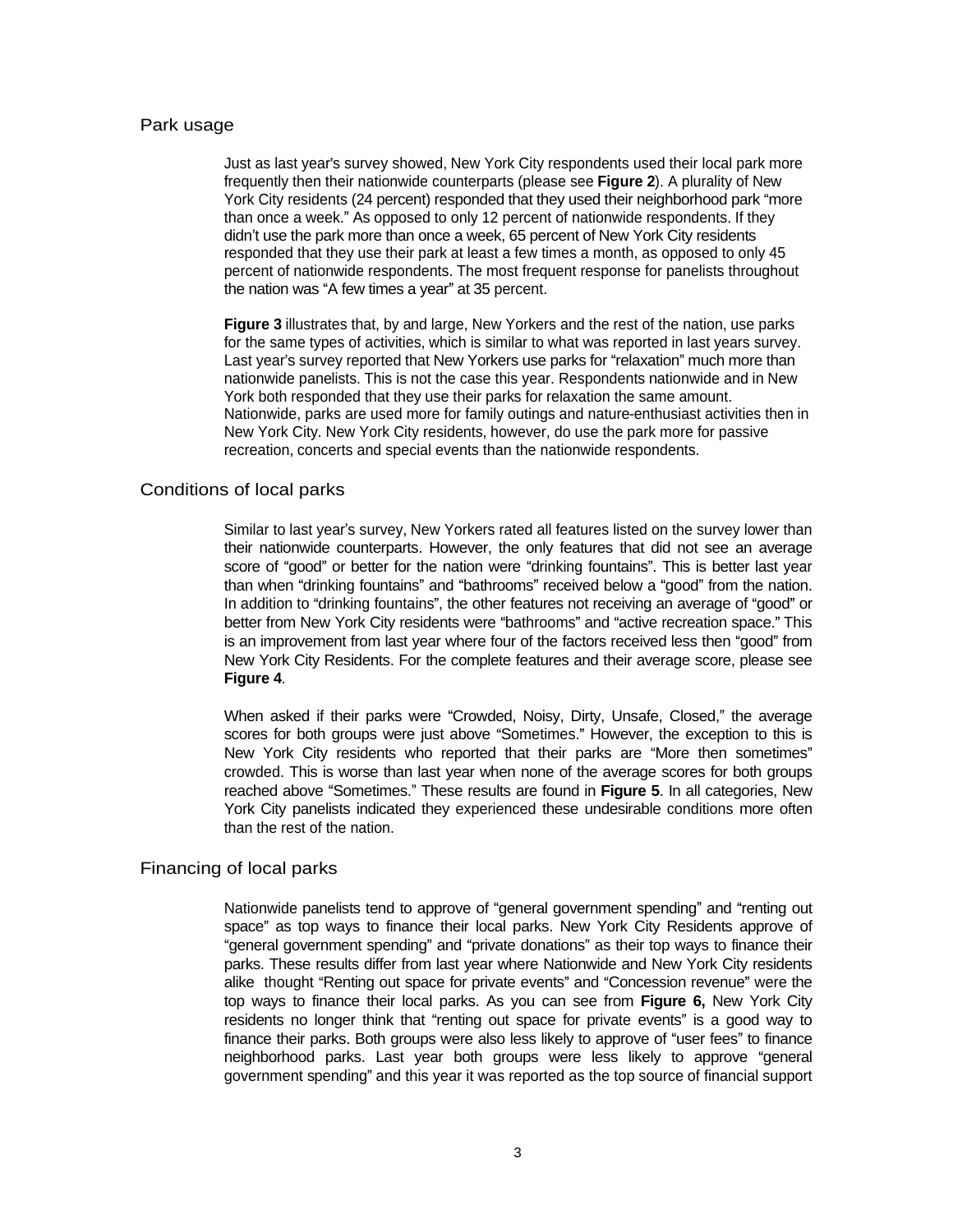for all respondents. **Figure 6** lists all the financing mechanisms on the survey and the average response scores.

The overwhelming majority of respondents felt that the city or local parks department should maintain their local parks, 88 percent of New York residents and 85 percent of nationwide panelists. See **Figure 7** for more details.

# Methodology

The survey was conducted from September 23 through November 11, 2005, and included online responses from 1,818 US panelists, 141 of whom live in New York City. The panelists were recruited using the Internet and other sources to participate in online research; they are not a random sample, and thus the results are not scientifically projectable to the larger population. However, results are adjusted by gender, race, age, and geography to more closely reflect the general demographic profile of the US and New York City.

**Table 1** presents the demographic profile of the survey respondents, both weighted and unweighted, and compares this profile to data from the US Census. As the unweighted results in Table 1 show, respondents nationally are disproportionately white, female, and in the 25 to 44 age group. Respondents nationally over-represent the Northeast and under-represent Blacks, Hispanics, those 65 and older, and those in the lowest income group. The unweighted results, by design, more closely mirror the Census figures nationally. The unweighted New York City respondents, compared to Census figures for New York City, are again disproportionately white and female, and they under-represent Blacks, Hispanics, those 65 and older, and the lowest income group. By design again, the weighted results bring the profile of New York City respondents into line with Census figures for the city (except for income, which was not a weighting variable). The following results in this report for both New York and the nation are all weighted results.

The weighting procedure involved two steps. First, weights were constructed to bring the sample into geographic balance based on the population of Census regions. This geographic weight was then applied to the data, and new weights were calculated to align the sample to the Census in terms of gender, race, and age. This weighting procedure was carried out separately for New York City and the nation. Income was not used as a weighting variable because of missing data and because of the difficulties comparing income across surveys.

About eTownPanel. eTownPanel is a university-based, nonprofit project that aims to expand the potential of the Internet as a tool for measuring the quality of life in communities across the US and for providing citizen-driven feedback on the performance of local governments. eTownPanel also serves as a cost-effective research tool for local nonprofit organizations and government agencies that seek to understand what citizens think about important local issues. The project currently focuses on New York City but will soon include additional cities and towns from across the US.

For more information visit www.etownpanel.com or email info@etownpanel.com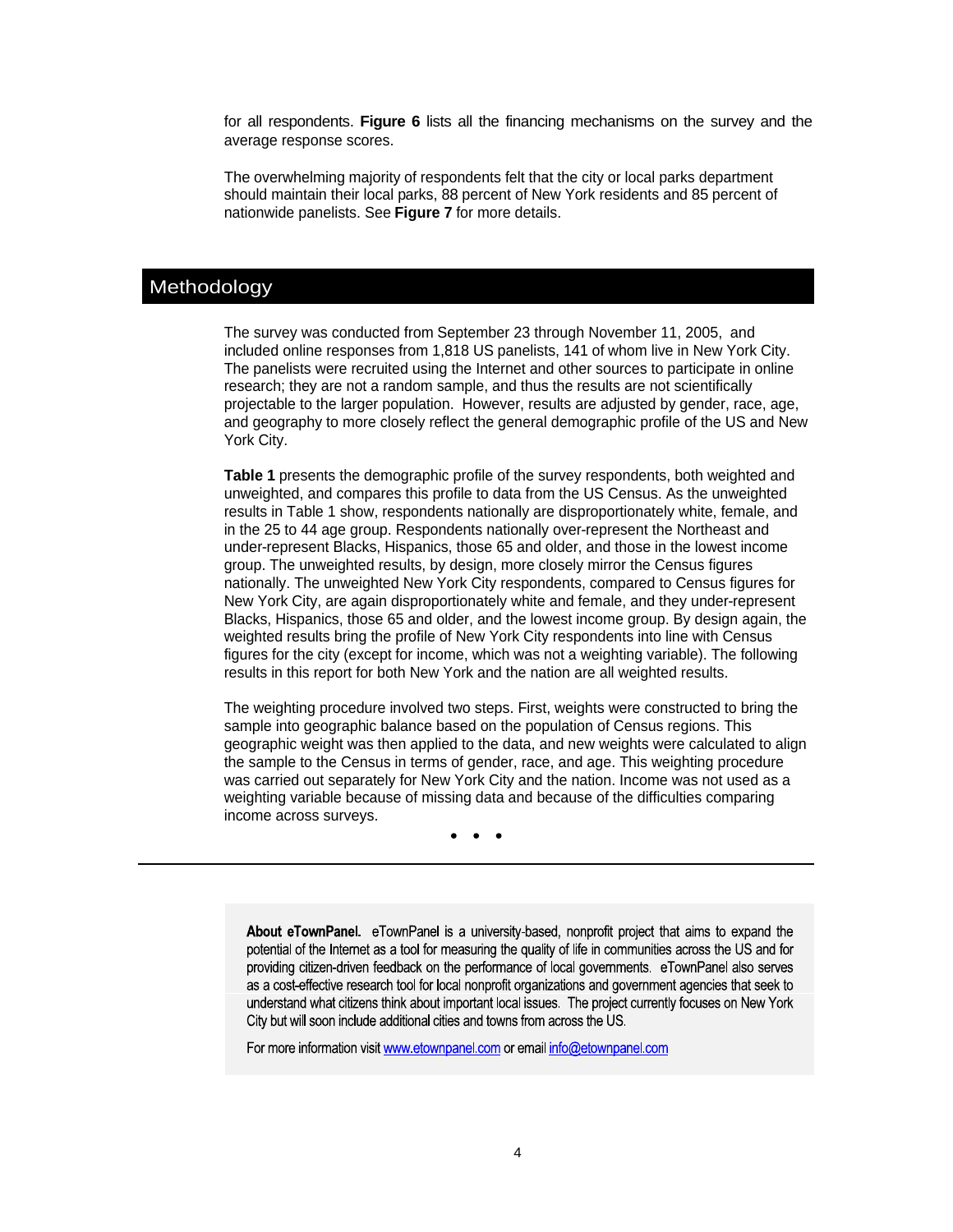

**Figure 1. Overall index of neighborhood park satisfaction (0-100 scale)**

**Figure 2. How often do you use your local park?** 

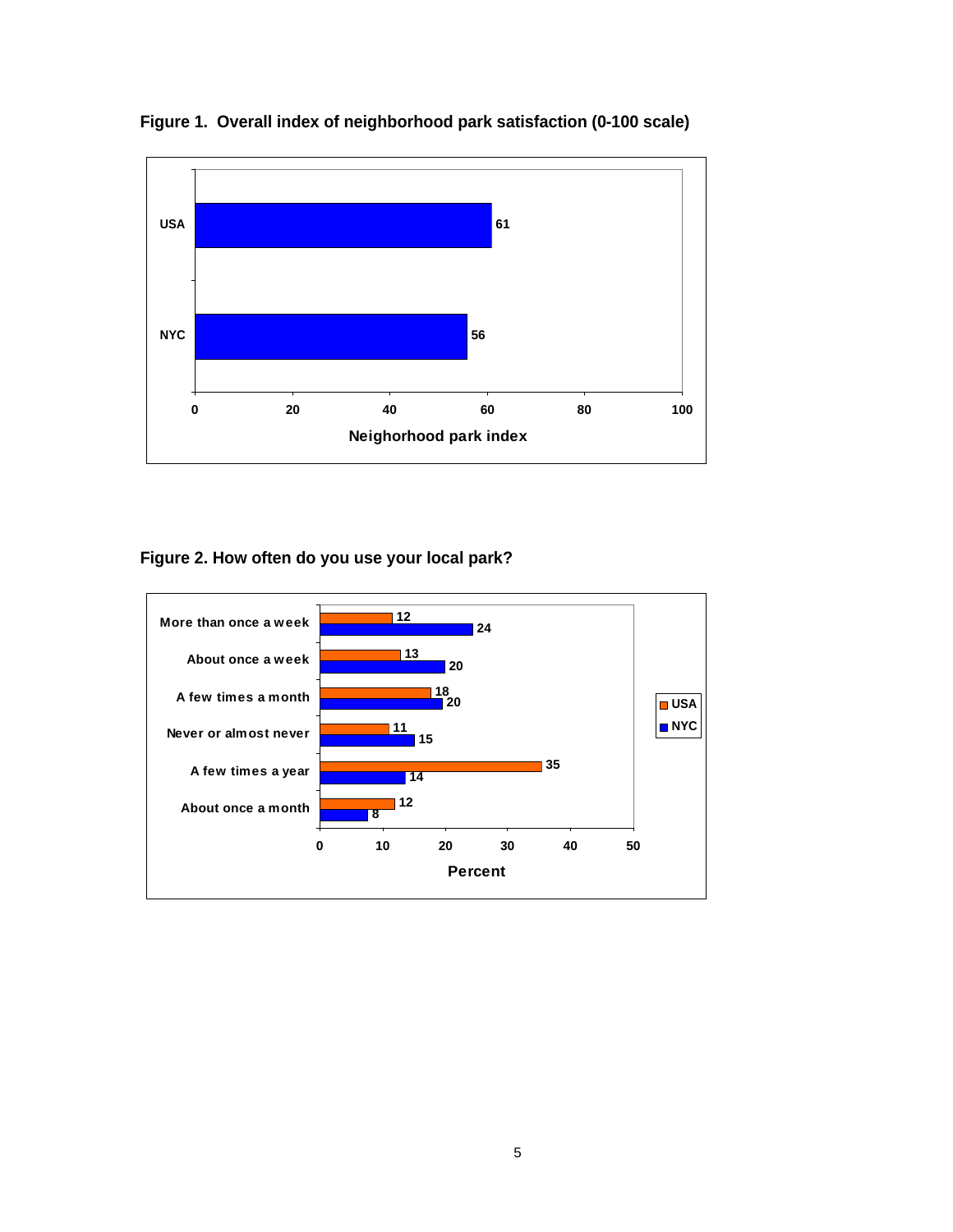**Figure 3. What do you use parks for?** 



**Figure 4. Please rate the following features of your local parks?** 

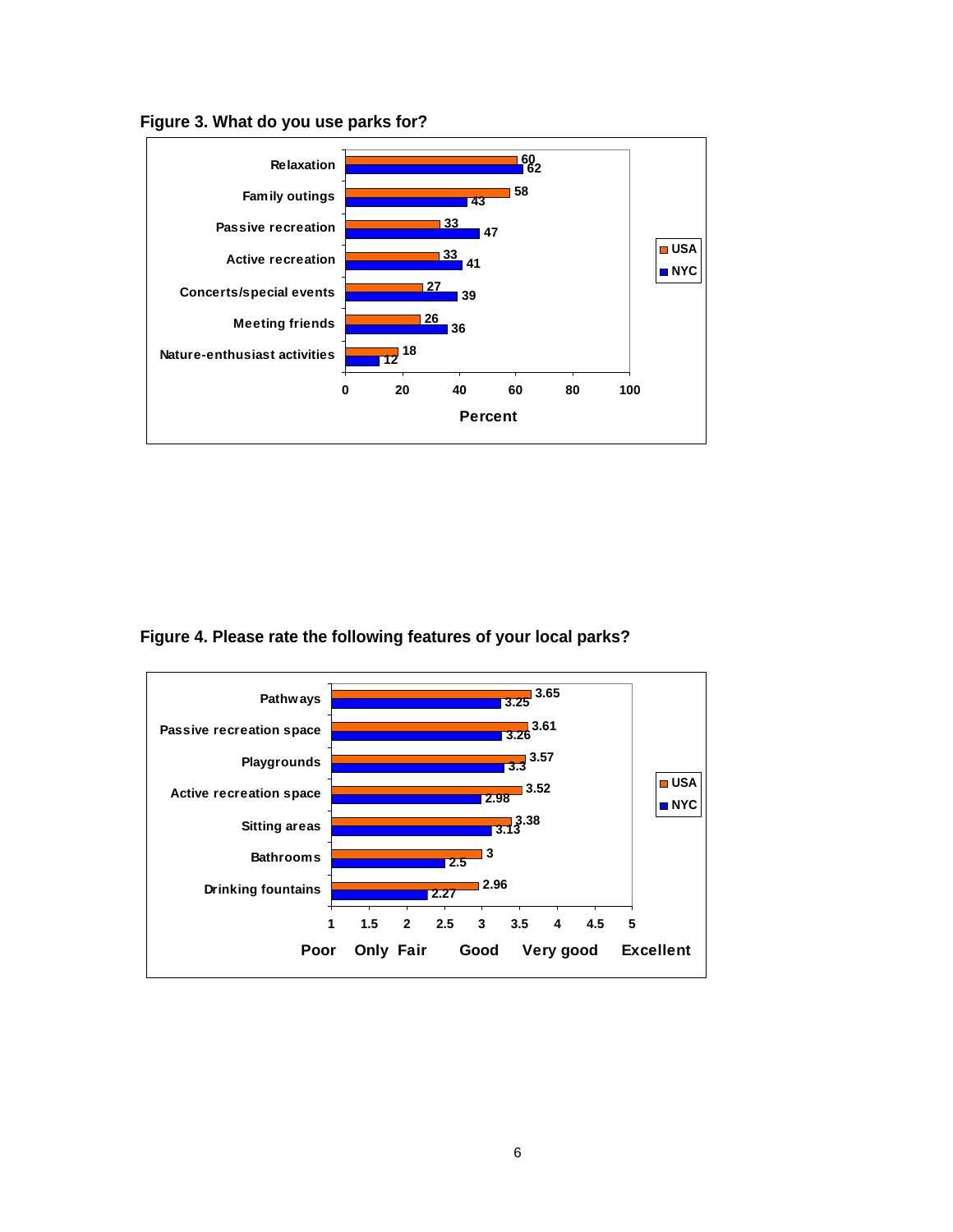

**Figure 5. From your experience, how often is your local park . . .** 

**Figure 6. Do you approve, or disapprove, of local government relying on the following sources of financial support for parks?**

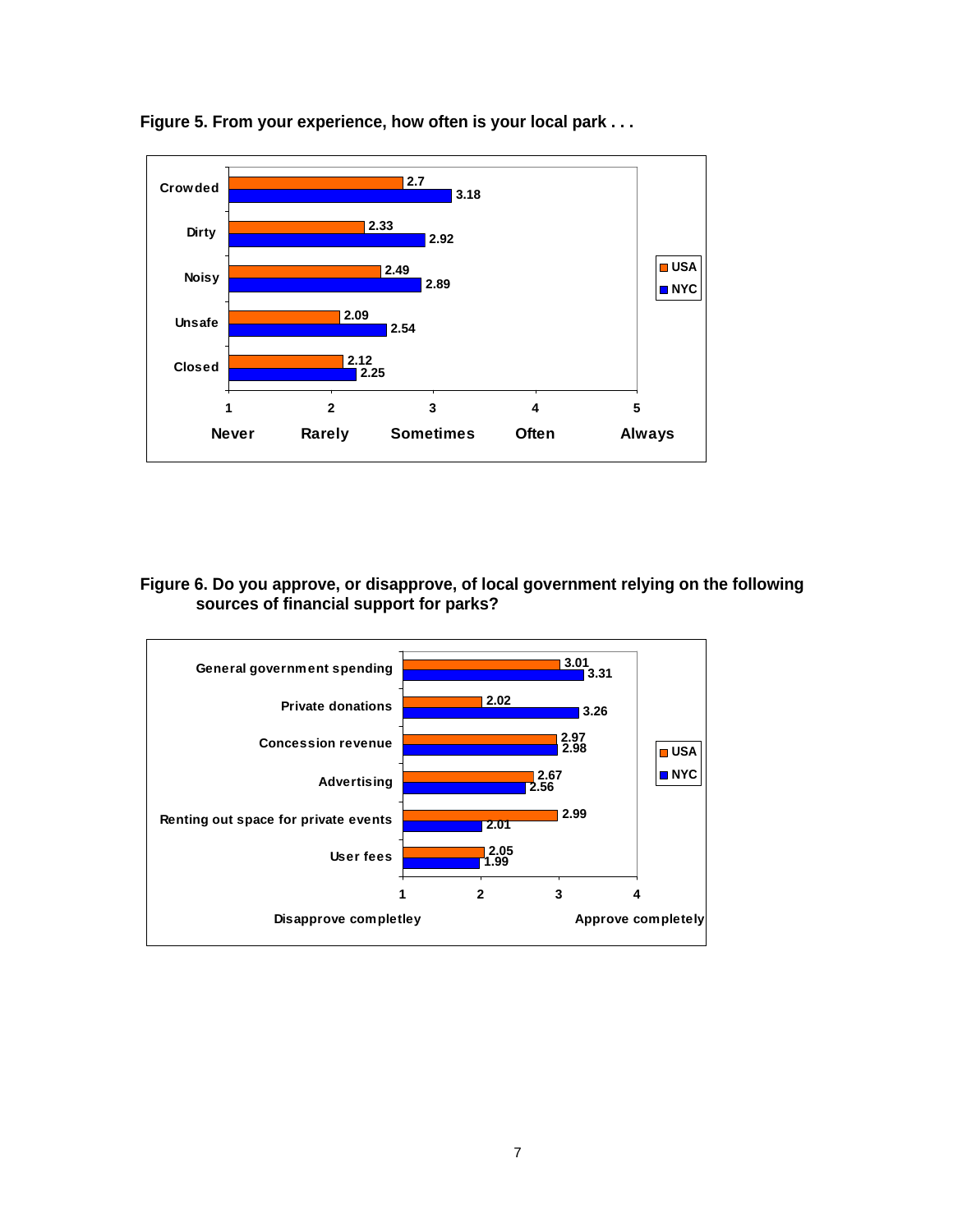# **Figure 7. Who do you think should have primary responsibility for maintenance of your local park?**